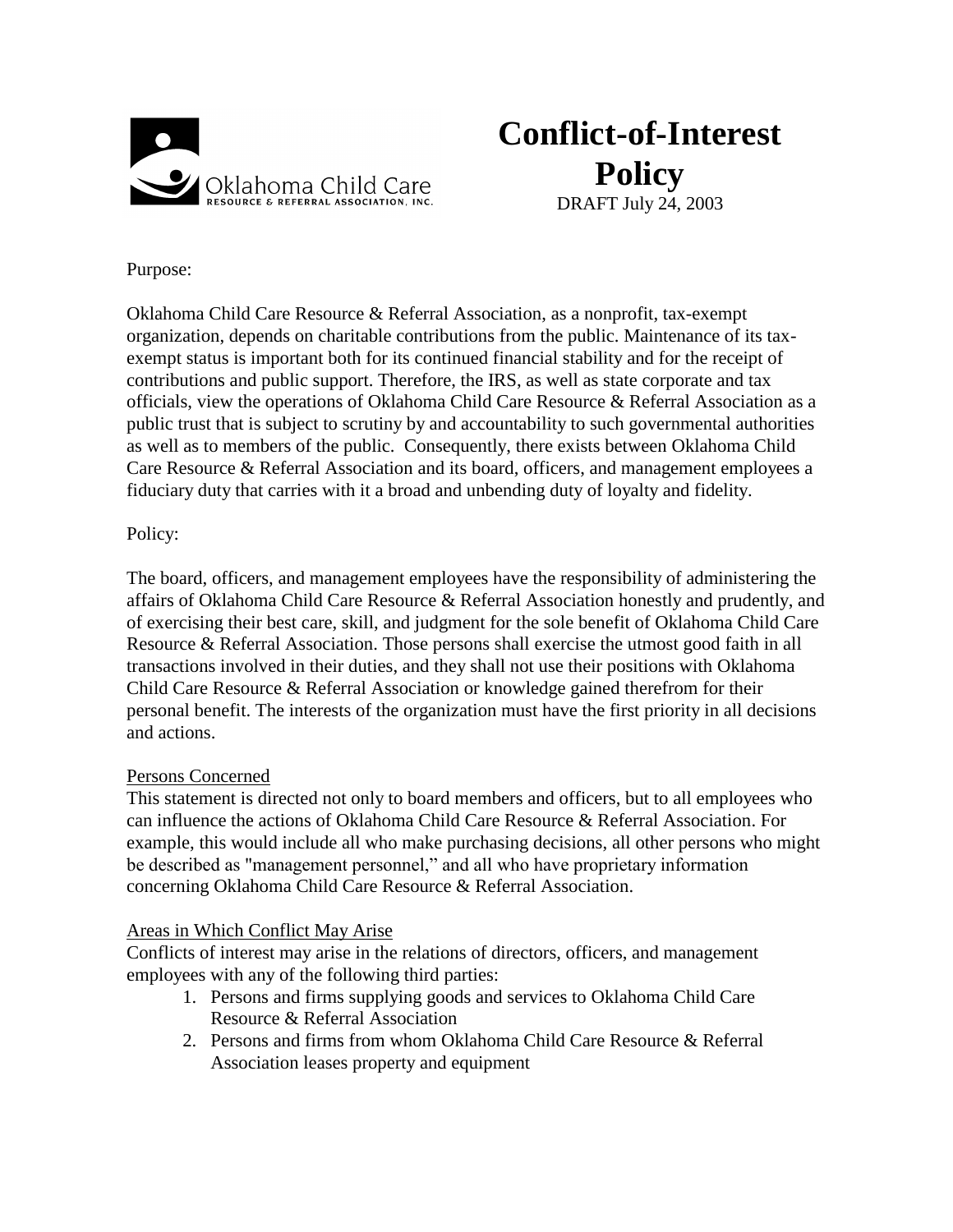- 3. Persons and firms with whom Oklahoma Child Care Resource & Referral Association is dealing or planning to deal in connection with the gift, purchase or sale of real estate, securities, or other property
- 4. Competing or affinity organizations
- 5. Donors and others supporting Oklahoma Child Care Resource & Referral Association
- 6. Agencies, organizations, and associations that affect the operations of Oklahoma Child Care Resource & Referral Association
- 7. Family members, friends, and other employees

#### Nature of Conflicting Interest

A material conflicting interest may be defined as an interest, direct or indirect, with any persons and firms mentioned in Section 3. Such an interest might arise through -

- 1. Owning stock or holding debt or other proprietary interests in any third party dealing with Oklahoma Child Care Resource & Referral Association
- 2. Holding office, serving on the board, participating in management, or being otherwise employed (or formerly employed) in any third party dealing with Oklahoma Child Care Resource & Referral Association.
- 3. Receiving remuneration for services with respect to individual transactions involving Oklahoma Child Care Resource & Referral Association.
- 4. Using Oklahoma Child Care Resource & Referral Association's time, personnel, equipment, supplies, or good will for other than Oklahoma Child Care Resource & Referral Association approved activities, programs, and purposes.
- 5. Receiving personal gifts or loans from third parties dealing with Oklahoma Child Care Resource & Referral Association. Receipt of any gift is disapproved except gifts of nominal value that could not be refused without discourtesy. No personal gift of money should ever be accepted.

### Interpretation of this Statement of Policy

The areas of conflicting interest and the relations in those areas that may give rise to conflict, as listed above, are not exhaustive. Conceivably, conflicts might arise in other areas or through other relations. It is assumed that the trustees, officers, and management employees will recognize such areas and relation by analogy.

The fact that one of the interests described above exists does not mean necessarily that a conflict exists, or that the conflict, if it exists, is material enough to be of practical importance, or if material that upon full disclosure of all relevant facts and circumstances that it is necessarily adverse to the interests of Oklahoma Child Care Resource & Referral Association.

However, it is the policy of the board that the existence of any of the interests described above shall be disclosed before any transaction is consummated. It shall be the continuing responsibility of board, officers, and management employees to scrutinize their transactions and outside business interests and relationships for potential conflicts and to immediately make such disclosures.